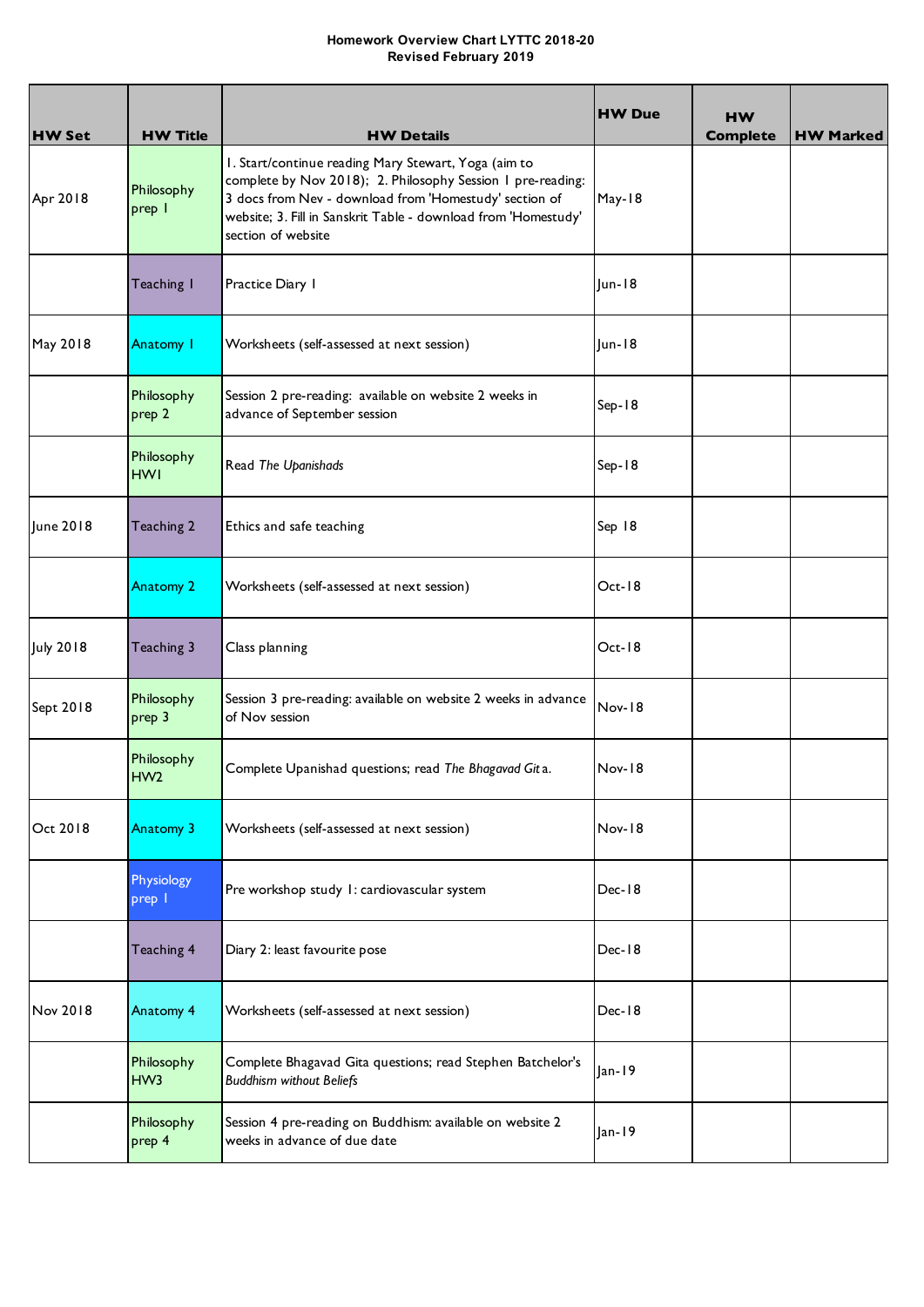## **Homework Overview Chart LYTTC 2018-20 Revised February 2019**

| <b>HW Set</b> | <b>HW Title</b>               | <b>HW Details</b>                                                                                                | <b>HW Due</b> | <b>HW</b><br><b>Complete</b> | <b>HW Marked</b> |
|---------------|-------------------------------|------------------------------------------------------------------------------------------------------------------|---------------|------------------------------|------------------|
| Dec 2018      | Physiology<br><b>HWI</b>      | Cardiovascular and respiratory systems                                                                           | Mar-19        |                              |                  |
|               | <b>Anatomy Pete</b>           | Pete Blackaby Session 1 pre-reading: Intelligent Yoga (details tbc) Jan-19                                       |               |                              |                  |
|               | Anatomy 5                     | Anatomy Module Evaluation Sheet                                                                                  | $ an-19 $     |                              |                  |
| Jan 2019      | Phsyiology<br>prep 2          | Pre workshop study 2: respiratory system                                                                         | Feb-19        |                              |                  |
|               | Teaching 5                    | Pranayama                                                                                                        | Mar-19        |                              |                  |
|               | Teaching 12                   | Start Case Study 1                                                                                               | $ ul-19$      |                              |                  |
|               | Philosophy<br>HW4             | Complete buddhism questions                                                                                      | Apr-19        |                              |                  |
|               | Philosophy<br>prep 5          | Session 5 pre reading: available on website 2 weeks in advance<br>of due date; also read Patanjali's Yoga Sutras | Apr-19        |                              |                  |
| Feb 2019      | Physiology<br>prep 3          | Pre workshop study 3: senses and perception                                                                      | Mar-19        |                              |                  |
|               | Teaching 6                    | Breathing                                                                                                        | Apr-19        |                              |                  |
|               | 2                             | Anatomy Pete Pete Blackaby Session 2 pre-reading: Intelligent Yoga (details<br>tbc)                              | Mar-19        |                              |                  |
| Mar 2019      | Physiology<br>Prep 4          | Pre Workshop Study 4: Nervous System                                                                             | Apr-19        |                              |                  |
|               | Teaching 7                    | Visit Different yoga classes                                                                                     | Jul-19        |                              |                  |
|               | <b>Anatomy Pete</b><br>3      | Pete Blackaby Session 3 pre-reading: Intelligent Yoga (details<br>tbc)                                           | Apr-19        |                              |                  |
| Apr 2019      | Teaching 8                    | Mudras                                                                                                           | Jun-19        |                              |                  |
|               | Philosophy<br>HW <sub>5</sub> | Patanjali questions                                                                                              | Jun-19        |                              |                  |